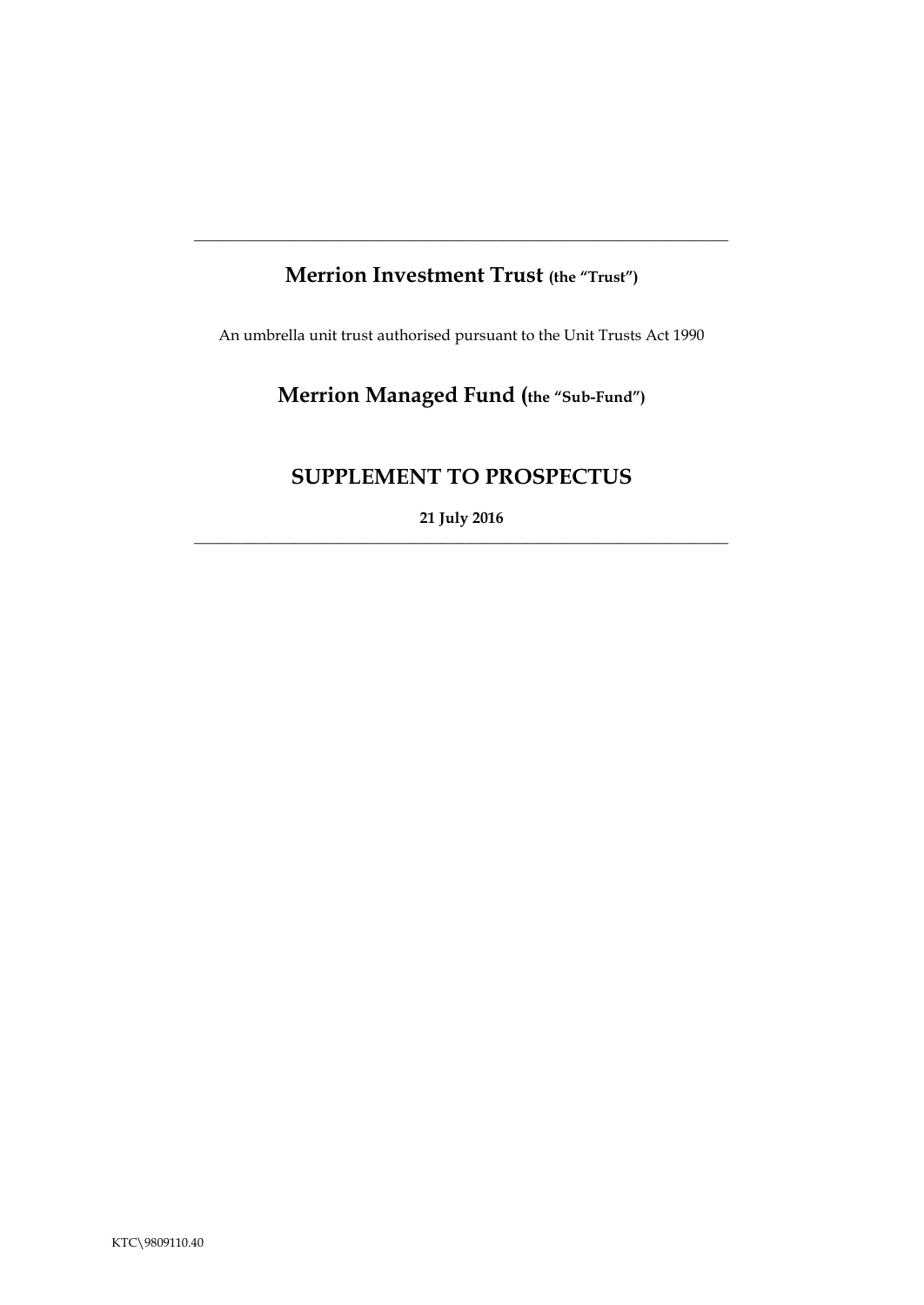The Merrion Managed Fund is a Sub-Fund of the Merrion Investment Trust, an umbrella unit trust, in which different Sub-Funds may be created from time to time, with the prior approval of the Central Bank. Units are currently offered through this Supplement and each Addendum hereto.

A description of the Merrion Investment Trust which is established in Ireland and has been authorised as a Retail Investor Alternative Investment Fund under the Central Bank's AIFMD Rules, its management and administration, taxation and risk factors is contained in the Prospectus.

**This Supplement relates to the Merrion Managed Fund and forms part of the Prospectus. This Supplement must be read in the context of and together with the Prospectus and any Addendum hereto. In particular, investors should read the risk factors set out in the Prospectus.** 

The Directors of the Manager, whose names appear in the Prospectus, accept responsibility for the information contained in this Supplement. To the best of the knowledge and belief of the Directors (who have taken all reasonable care to ensure that such is the case), the information contained in this Supplement is in accordance with the facts and does not omit anything likely to affect the import of such information.

Unless otherwise stated, all capitalised terms shall have the same meaning herein as in the Prospectus.

There are currently **20** other sub-funds of the Trust:

Merrion Global Equity Fund Merrion Technology Fund Merrion Technology Fund Series II Merrion European Equity Fund Merrion Fixed Interest Fund Merrion Irish Equity Fund Merrion Cash Fund Merrion Ethical Fund Merrion Long Dated Bond Fund Merrion US Equity Fund Merrion UK Equity Fund Merrion Eurozone Fund Merrion Japanese Equity Fund Merrion Emerging Market Equity Fund Merrion Ethical Global Equity Fund Merrion High Alpha Fund (RIAIF) Merrion Multi Asset 30 Fund Merrion Multi Asset 50 Fund Merrion Multi Asset 70 Fund Merrion Multi Asset 90 Fund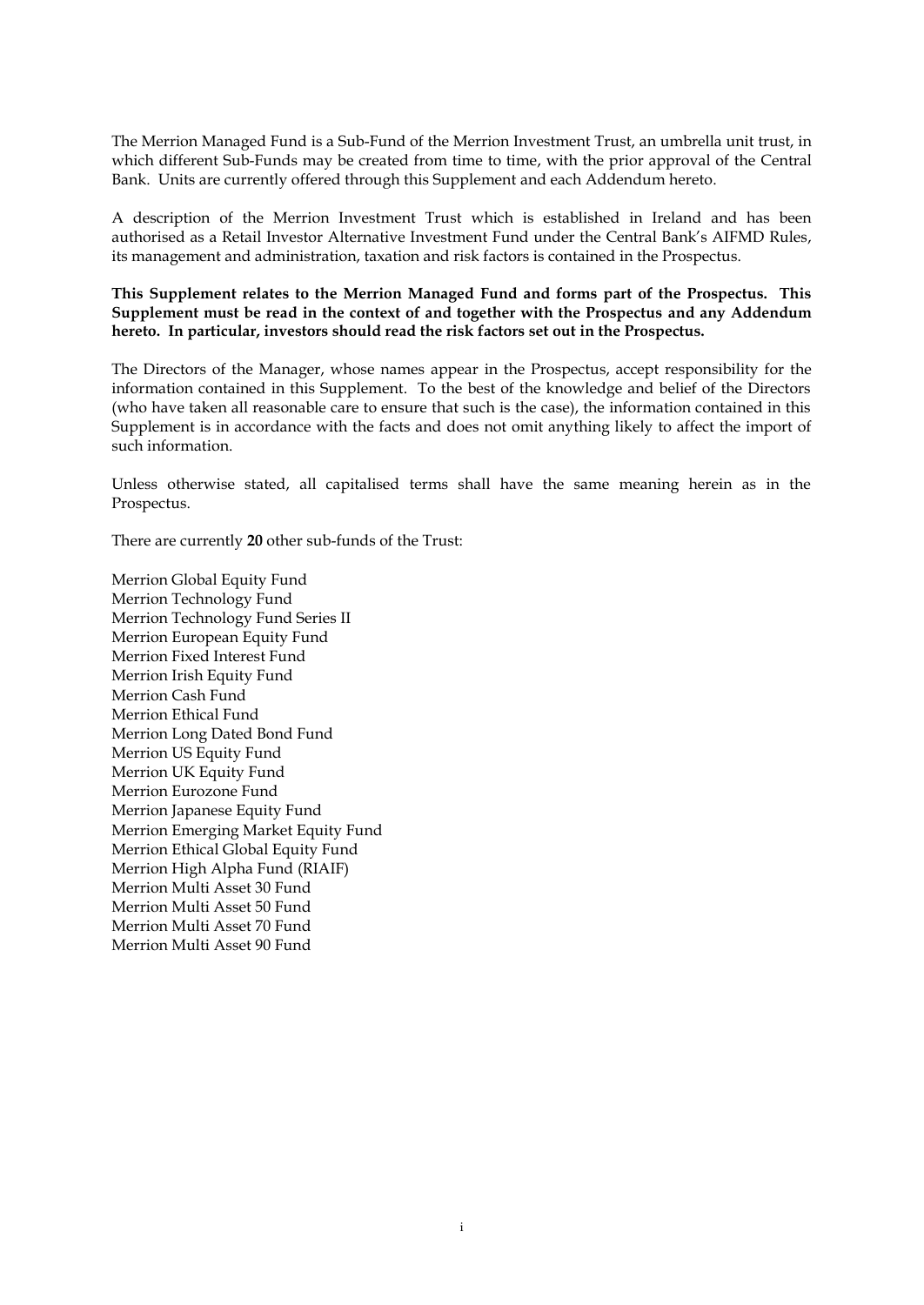## TABLE OF CONTENTS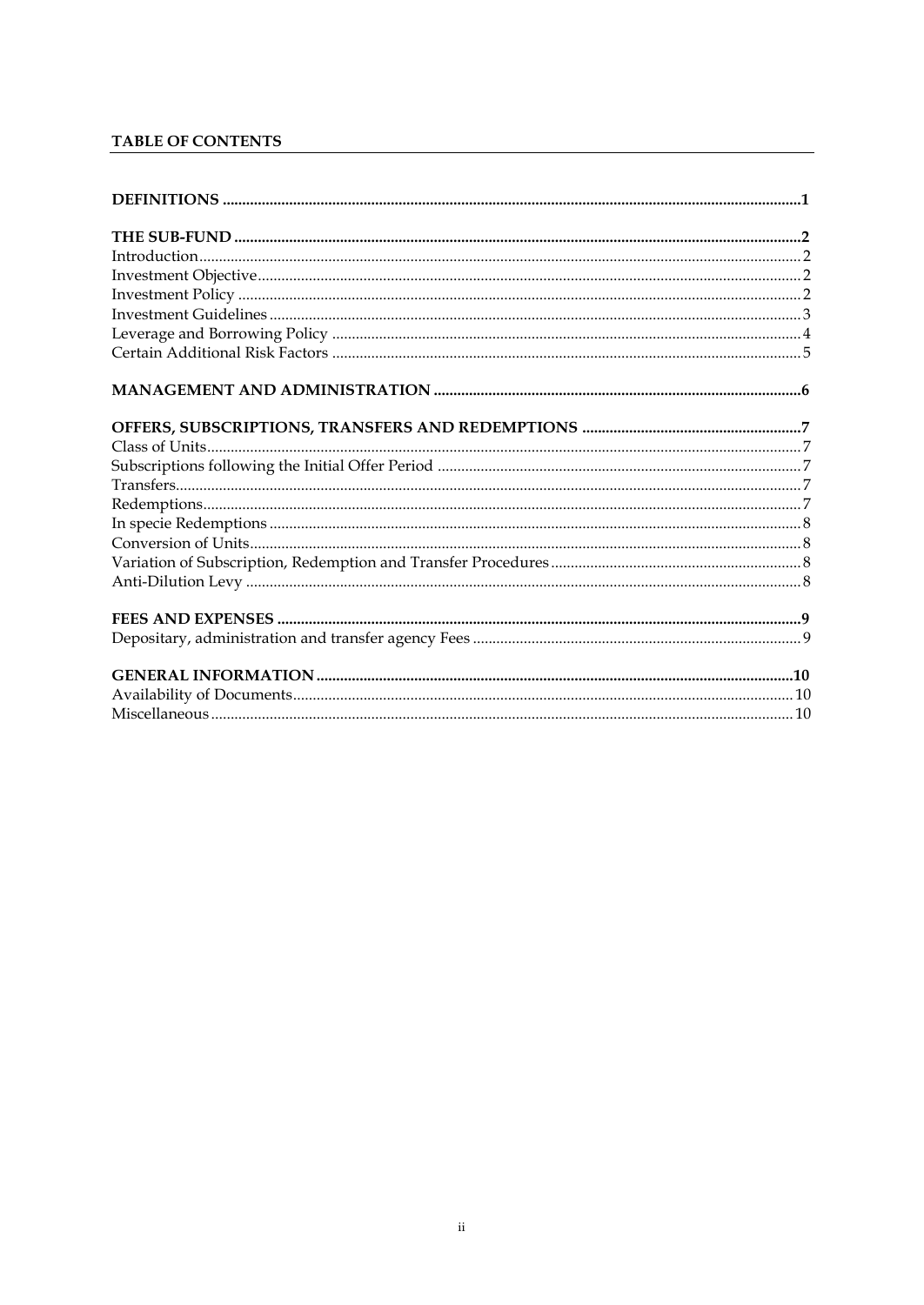## <span id="page-3-0"></span>**DEFINITIONS**

| "Base Currency"     | means Euro;                                                                                                                                                                                           |
|---------------------|-------------------------------------------------------------------------------------------------------------------------------------------------------------------------------------------------------|
| "Business Day"      | has the meaning ascribed to it in the Prospectus;                                                                                                                                                     |
| "Class"             | means the Class A, Class B and Class C Units and<br>any further classes of Units created in the Sub-Fund<br>in the future, details of which will be set out in a<br>separate Addendum for each class; |
| "Prospectus"        | means the prospectus of the Trust dated 21 July 2016<br>and all relevant supplements and revisions thereto;                                                                                           |
| "Redemption Date"   | means every Business Day of each month;                                                                                                                                                               |
| "Sub-Fund"          | means the Merrion Managed Fund, a Sub-Fund of<br>the Trust;                                                                                                                                           |
| "Subscription Date" | means every Business Day of each month;                                                                                                                                                               |
| "Supplement"        | means this supplement;                                                                                                                                                                                |
| "Units"             | means one undivided share in the assets of the Sub-<br>Fund which may be designated as one or more Class;                                                                                             |
| "Valuation Date"    | means every Business Day of each month; and                                                                                                                                                           |
| "Valuation Point"   | means 9.00 p.m. (Dublin time) on the Valuation Date<br>immediately preceding each Subscription Date and<br>Redemption Date.                                                                           |

The following definitions apply throughout this Supplement unless the context requires otherwise: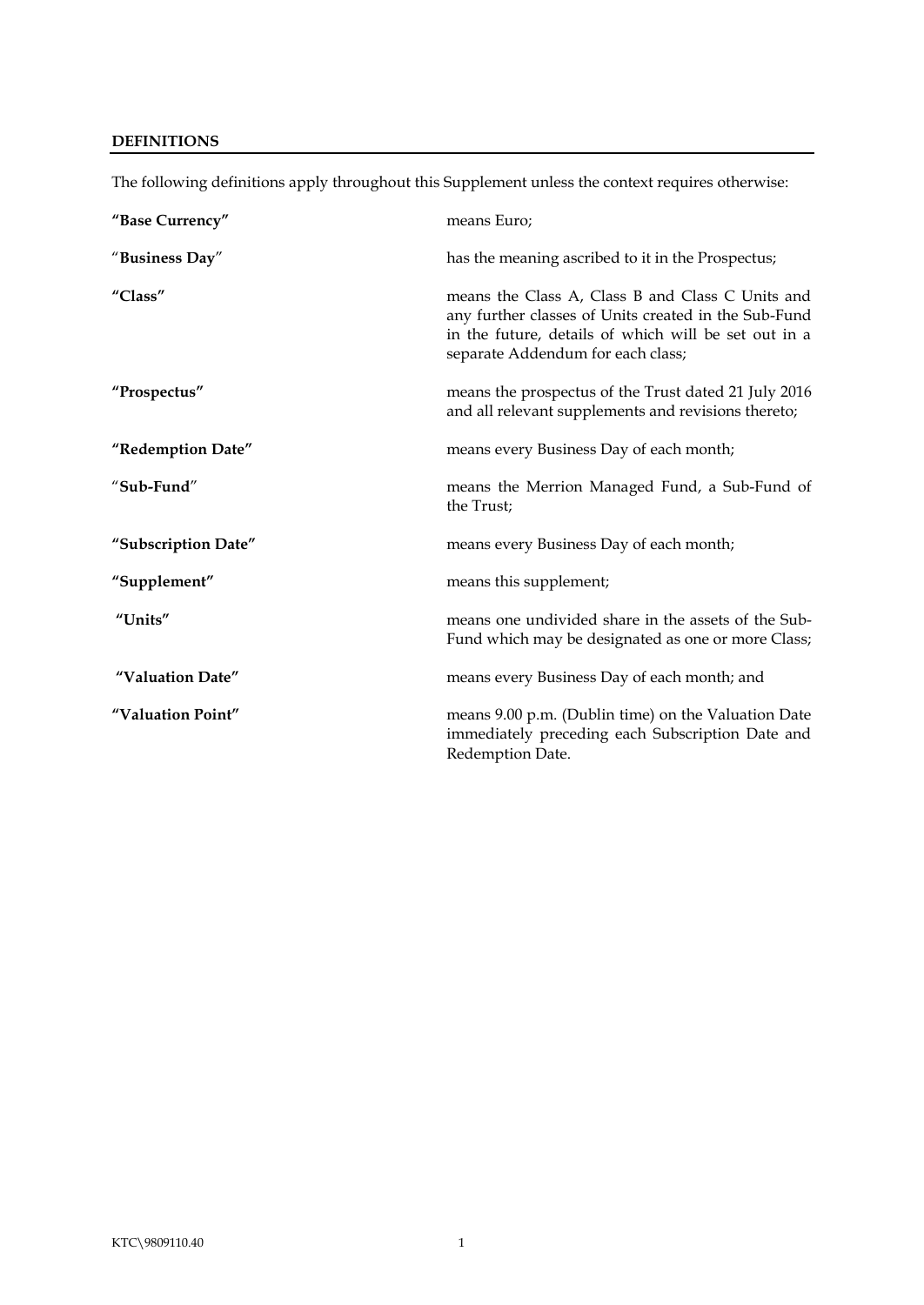#### <span id="page-4-0"></span>**THE SUB-FUND**

#### <span id="page-4-1"></span>**Introduction**

This Supplement is issued in connection with the offer of the Units. Details of each Class available are set out in a separate Addendum for each Class. The Manager may create new Classes in the Sub-Fund from time to time, provided that the creation of any such new Class is notified in advance to the Central Bank. A separate pool of assets will not be maintained for each Class.

The Sub-Fund is denominated in Euro.

#### <span id="page-4-2"></span>**Investment Objective**

The investment objective of the Sub-Fund is to maximise the rate of capital appreciation, subject to relevant prudential considerations with regard to the spread of risk and the credit quality of individual investments.

#### <span id="page-4-3"></span>**Investment Policy**

The Sub-Fund will seek to achieve its investment objective by investing directly in a broad and diversified range of asset types with no specific focus on industry sector, geographic region, capitalisation level, issuer type or asset type. It is intended that the Manager may employ a variety of techniques and strategies in order to achieve the investment objective and potential investments will be evaluated on the basis of the Manager's own expertise and internal procedures. Without prejudice to the foregoing, the assets of the Sub-Fund will include Transferable Securities, including bonds and equities, listed or traded on recognised markets, exchange traded funds ("**ETFs**"), collective investment schemes and exposures to commodities. The Manager intends that the investments will be marketable and of a high quality and it is anticipated that 60 to 80 per cent of the Net Asset Value of the sub-fund will be invested in assets other than cash and bonds.

Transferable Securities for these purposes has the meaning set out on page xi of the Prospectus and shall include bonds and equities.

#### *Bonds/debt instruments*

The bonds that may be acquired by the Sub-Fund shall include a wide and diversified variety of instruments including fixed and floating rate bonds, bills and bonds issued by governments of EU Member States or OECD Member States, corporations, financial or credit institutions and multigovernmental institutions such as the World Bank and the European Investment Bank. The bonds acquired may be of any maturity and there will be no limit on the maximum average maturity of the bonds held by the Sub-Fund. The Sub-Fund will invest in bonds that the Manager believes offer attractive yields and are undervalued relative to securities of similar credit quality and interest rate sensitivity. In making investment decisions the Manager may have regard to historical interest rate spread relationships, as well as broader economic and issuer scenario analyses.

Subject to the restrictions set out in the Prospectus, the Sub-Fund shall generally not have less than 20% of its Net Asset Value invested in bonds and/or cash. The credit rating of all bonds to be acquired by the sub-fund shall be BB- or higher (or equivalent rating) as applied by Moody's, Standard & Poor and/or Fitch.

#### *Equity exposure*

The equities to be acquired by the Fund will consist of a diversified holding of shares issued by companies operating in different geographical regions globally which are listed or traded on recognised markets. It is not proposed that the shares will be limited to those companies operating in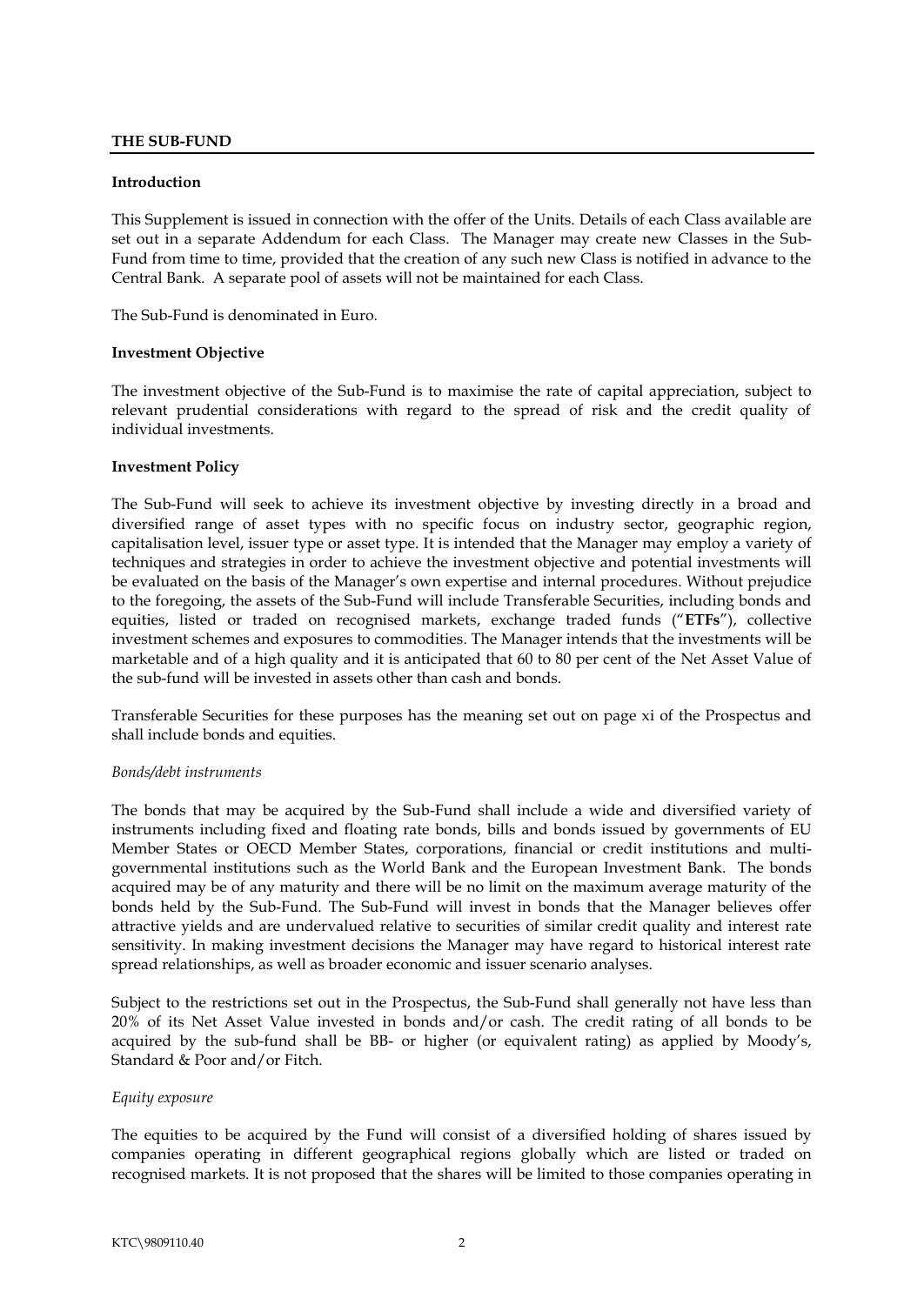any specific business sectors. Accordingly, the Sub-Fund may acquire shares of companies operating in, among others, the following sectors: financial, healthcare, consumer discretionary, consumer staples, energy, basic materials, telecommunications, utilities, technology, and industrials. The companies will vary in size in terms of market capitalisation. The Investment Manager will apply prudent diversification criteria to the stock holdings by holding a diverse portfolio that will be subject to change depending on market considerations. The Sub-Fund may invest a portion of its assets in securities of issuers located in developing countries (often referred to as emerging markets).

#### *Collective Investment Schemes*

The exposure obtained through investment in collective investment schemes will be consistent with the overall investment strategy of the Sub-Fund. The Sub-Fund may invest up to 100% of its Net Asset Value in other investment funds. Furthermore, the Sub-Fund may invest over 30% of its Net Asset Value in another sub-fund of the Trust, subject always to the provisions of the AIF Rulebook. In particular, the Sub-Fund will not invest over 30% of its Net Asset Value in any other sub-fund of the Trust in circumstances where such other sub-fund has invested more than 30% of its NAV in other collective investment schemes. Further, if at any time any other sub-fund of the Trust holds Units representing more than 30% of the Units in issue of the Sub-Fund, the Sub-Fund shall not invest more than 30% of its NAV in any other collective investment scheme. The Sub-Fund may also invest up to 20% of its Net Asset Value in unregulated open-ended investment funds and investors' attention is drawn to the section entitled "Risk Factors" set out in the Prospectus in this regard.

Any investment by the Sub-Fund in other investment funds is subject to the restrictions set out in the Prospectus, and, in particular, the sections entitled "General Rules" and "General Investment Restrictions".

#### *Exchange Traded Funds*

The Sub-Fund may invest in ETFs to provide exposure to commodities and Transferable Securities provided that the exposure obtained through such ETFs will be consistent with the overall investment strategy of the Sub-Fund. The value of a commodity-linked ETF typically is based upon the price movements of a commodity index, or some other readily measurable economic variable dependent upon changes in the value of commodities or the commodities markets. Any investment by the Sub-Fund in ETFs is subject to the restrictions set out in the Prospectus, and, in particular, the sections entitled "Exchange Traded Funds", "General Rules" and "General Investment Restrictions".

#### *General investments*

The Sub-Fund may invest up to 10% of its Net Asset Value in securities (whether bonds or equity) which are not traded in or dealt on a recognised market. The investments of the Sub-Fund will not be limited to any one industrial or geographical sector.

The Manager may use forward foreign exchange contracts, futures, options and swaps, for efficient portfolio management of the Sub-Fund. Any techniques or instruments used for efficient portfolio management purposes are subject to the conditions and limits laid down in the AIF Rulebook and are set out in further detail in the Prospectus under the sections entitled "General Rules – Efficient Portfolio Management", "Exchange Traded Funds" and "Derivatives".

### <span id="page-5-0"></span>**Investment Guidelines**

The Sub-Fund is subject to the investment guidelines as set out in the Prospectus.

The investment guidelines for the Sub-Fund set out above and in the Prospectus apply at each Subscription Date. If one or more guidelines are exceeded for reasons beyond the control of the Sub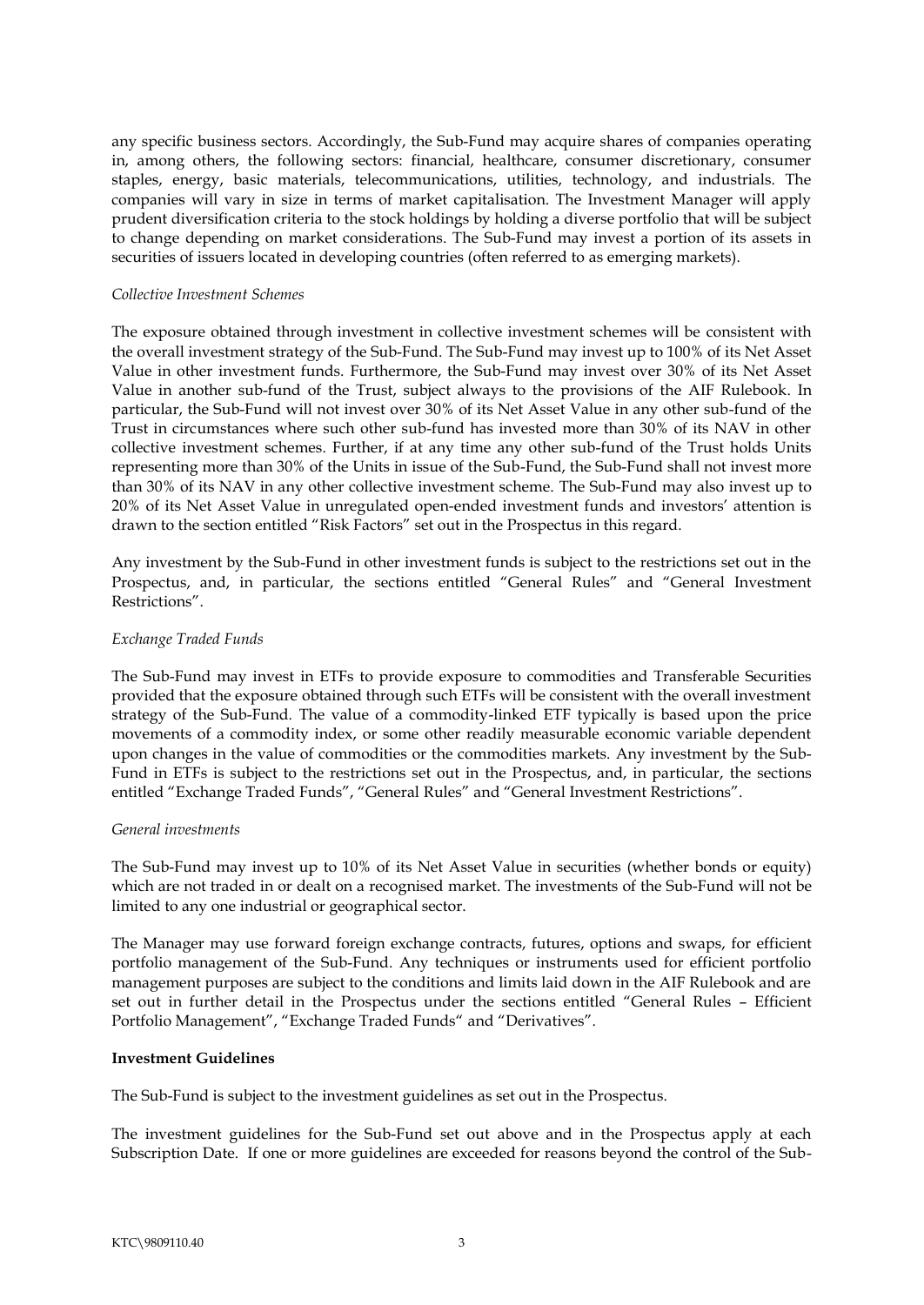Fund or as a result of the exercise of subscription rights, the Sub-Fund will adopt as a priority objective the remedying of that situation taking due account of the interests of investors.

#### **Leverage and Borrowing Policy**

The Sub-Fund will not utilise leverage directly at the level of its investments. However, the Sub-Fund may:

- <span id="page-6-0"></span>(i) utilise derivatives, and in particular, forward foreign exchange contracts, futures, options and swaps, for efficient portfolio management purposes. Details of such derivatives are set out in the further detail in the section entitled "General Investments" above and in the Prospectus under the section entitled "Derivatives". It is not intended to leverage the portfolio of the Sub-Fund through such derivatives and so the value of the relevant position will not be greater than that which would be achieved through the direct investment in the corresponding underlying asset ;
- (ii) utilise forward foreign exchange contracts to hedge and/or gain foreign currency exposure. Details of forward foreign exchange contracts are set out in the further detail in the section entitled "General Investments" above and in the Prospectus under the section entitled "Derivatives". The use of such derivatives will result in leverage, provided always that such leverage will always be within the limits set out below; and
- (iii) borrow up to 5 % of its Net Asset Value for temporary purposes, which will be for the purpose of meeting frictional liquidity requirements and bridging timing differences between transactions.

As set out in further detail in the Prospectus under the section entitled "Efficient Portfolio Management", the Manager shall calculate global exposure pursuant to the commitment approach as permitted under the Central Bank's AIF Rulebook and will comply with the limits described therein. Furthermore, the maximum potential leverage of the Sub-Fund, shall not exceed (i) 100 per cent of the Net Asset Value of any Sub-Fund, as calculated pursuant to the commitment method and (ii) 200 per cent of the Net Asset Value of any Sub-Fund, as calculated pursuant to the gross method (i.e. the sum of the absolute values of all positions as set out in Article 7 of the Commission Delegated Regulation (EU) No 231/2013).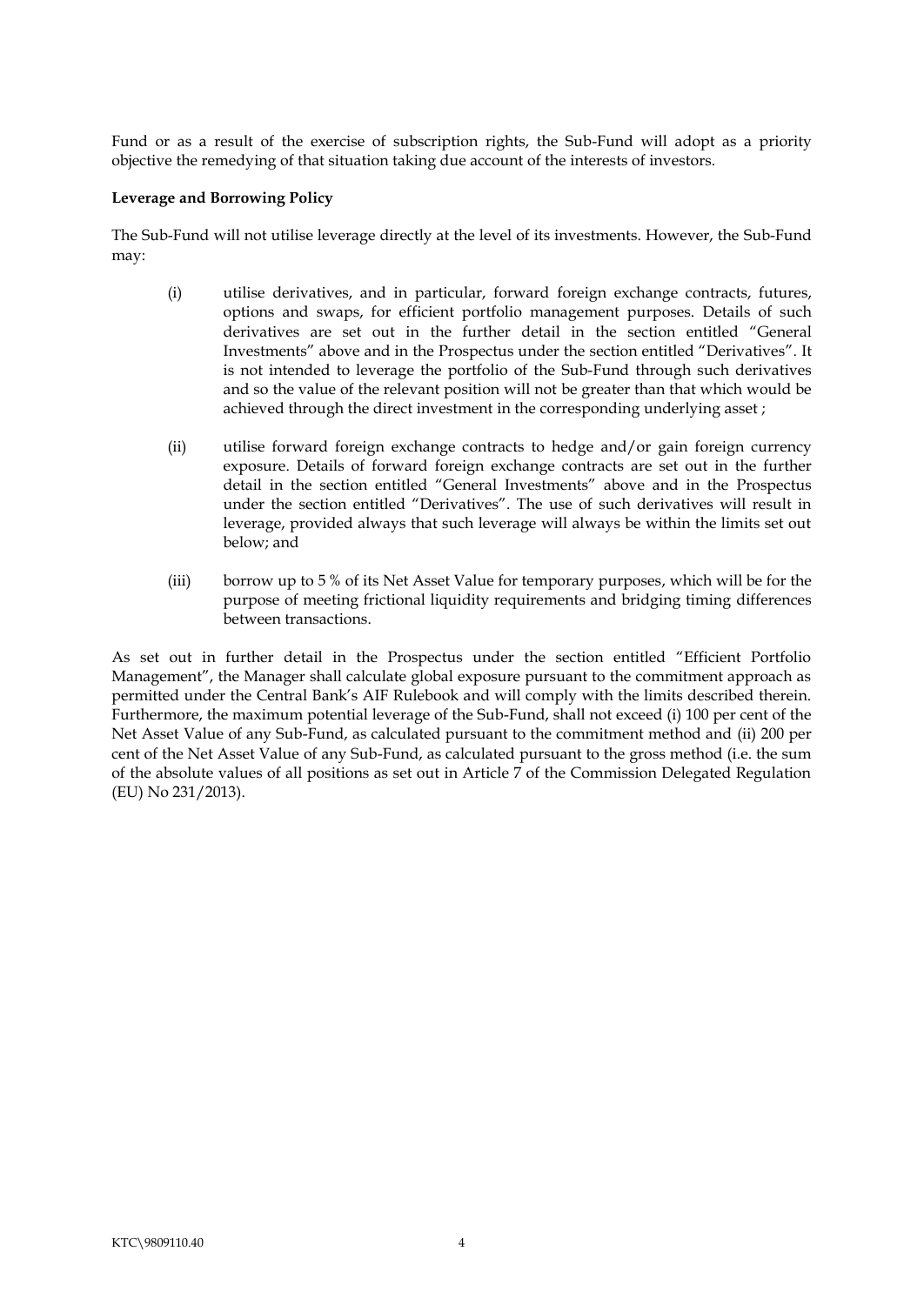<span id="page-7-0"></span>**Certain Additional Risk Factors**

**Investors' attention is drawn to the risk factors set out in the Prospectus.**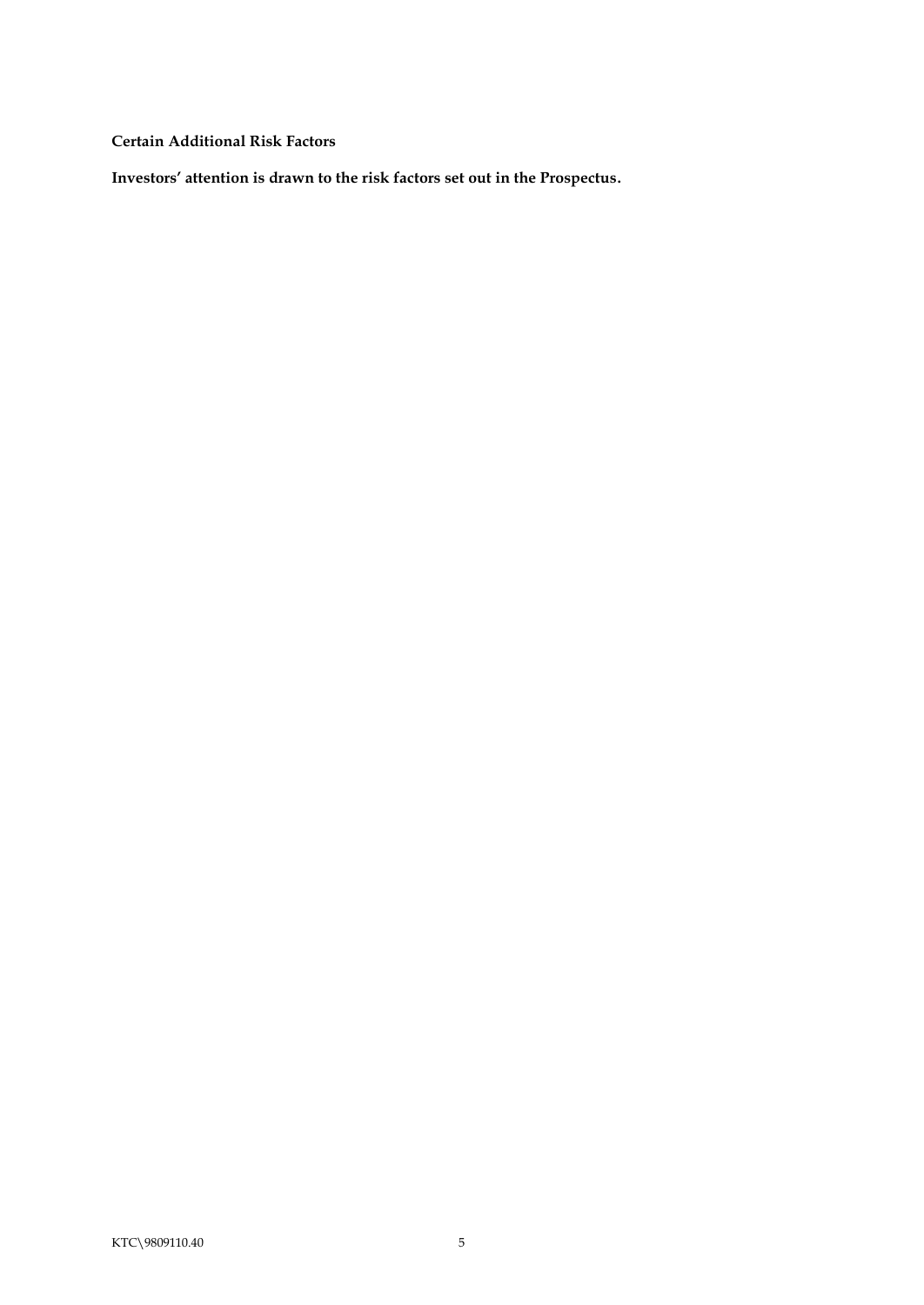## <span id="page-8-0"></span>**MANAGEMENT AND ADMINISTRATION**

Details of the Manager, the Administrator and the Depositary are set out in the Prospectus.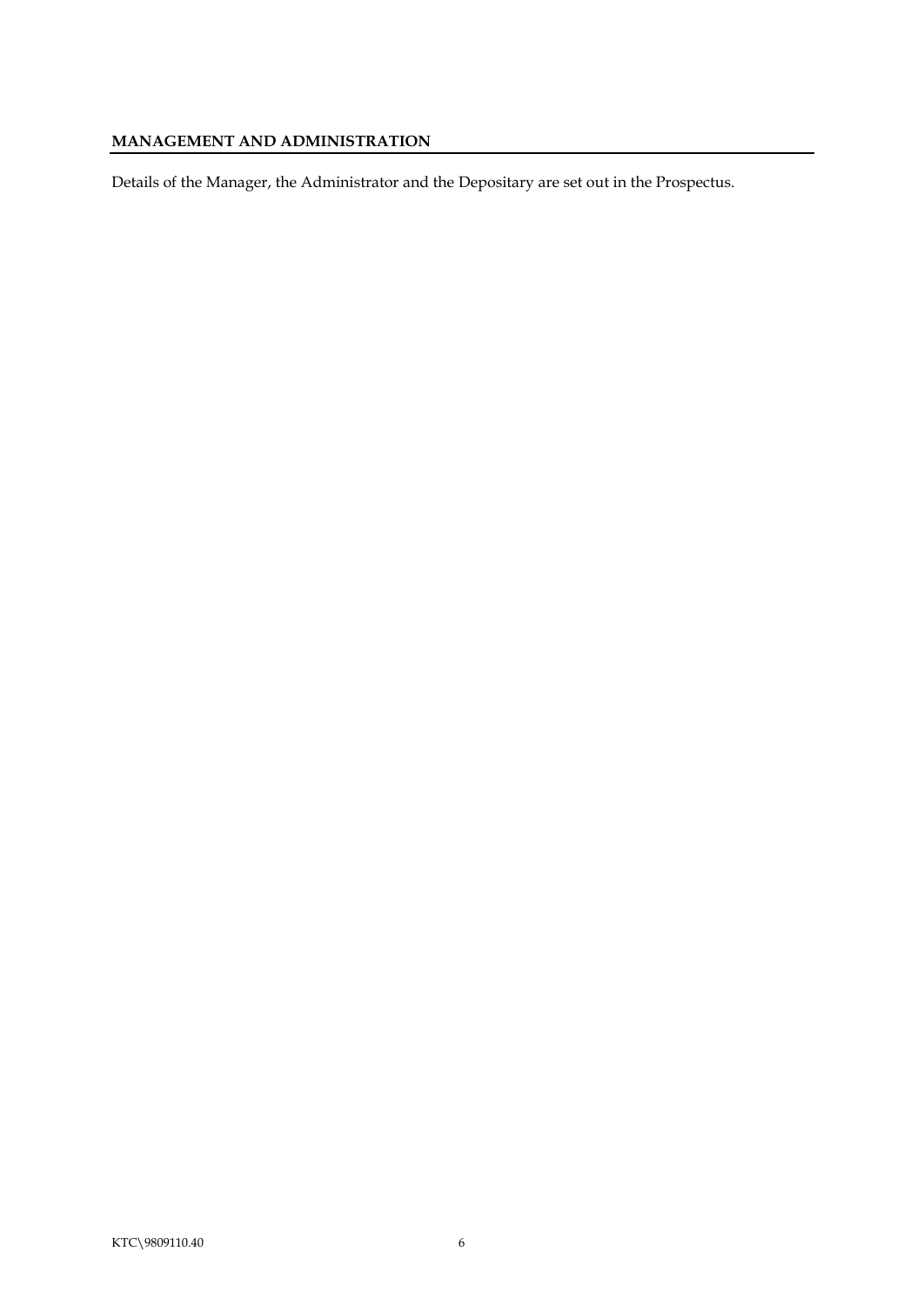#### <span id="page-9-1"></span><span id="page-9-0"></span>**Class of Units**

Units will be available for subscription in the manner set out in the Addendum to each applicable Class.

#### <span id="page-9-2"></span>**Subscriptions**

The Units are available for general subscription.

Applications for each class of Unit will be considered only if made on the prescribed application form and accompanied by payment (made by bank transfer), and by evidence that the applicant is eligible to hold Units of the relevant Series.

Investors should complete the Application Form and send it by post, delivery or fax (with the original form and supporting documentation in relation to anti-money laundering checks to follow promptly by post) to the transfer agent set out in the relevant Addendum to be received no later than 4 pm (Dublin time) on the Business Day before the Subscription Date on which Units are to be issued.

Applications will be executed on the next Subscription Date after the Business Day upon which they are received at the Net Asset Value per Unit as at the Valuation Point applicable to that Subscription Date. Any applicable charges will be deducted from the payment and the balance will be invested in Units. Units will only be issued when the consideration monies or other property paid are vested in the Depositary to its satisfaction. Details of any subscription charges will be included in the relevant Addendum in respect of each Class.

#### <span id="page-9-3"></span>**Transfers**

The procedure for transferring Units is set out in the Prospectus.

### <span id="page-9-4"></span>**Redemptions**

Units will be redeemable at the option of the Unitholder on each Redemption Date except in the circumstances described herein and in the Prospectus. An anti-dilution levy may be deducted from the redemption price as further discussed below. Units may be redeemed at the Net Asset Value per Unit at the Valuation Point applicable to the relevant Redemption Date on which the Units are to be redeemed. Requests for redemption may be made by post, delivery or fax (with the original to follow promptly by post) to the transfer agent set out in the relevant Addendum. Redemption requests will only be processed on receipt of faxed instructions (or other methods agreed by the Manager) where payment is made to a bank account on record. Redemption proceeds will be payable in the currency in which units are designated..

Redemption requests must be received by the transfer agent set out in the relevant addendum no later than 4pm (Dublin time) on the Business day before the Redemption Date on which Units are to be redeemed. Redemption requests not received by this time will be, subject, to the discretion of the Manager (such discretion will only be applied in exceptional cases and, in any event where the redemption request has been received before the relevant Valuation Point), held over and applied on the next following Redemption Date.

Settlement for redemptions will normally be made by telegraphic transfer or other form of bank transfer to the bank account of the Unitholder specified in the Application Form (at the Unitholders risk). The Fund will pay the redemption proceeds within 3 Business Days following the Redemption Date provided the correct repurchase documentation, including all relevant anti-money laundering documentation has been received. No payments to third parties will be effected.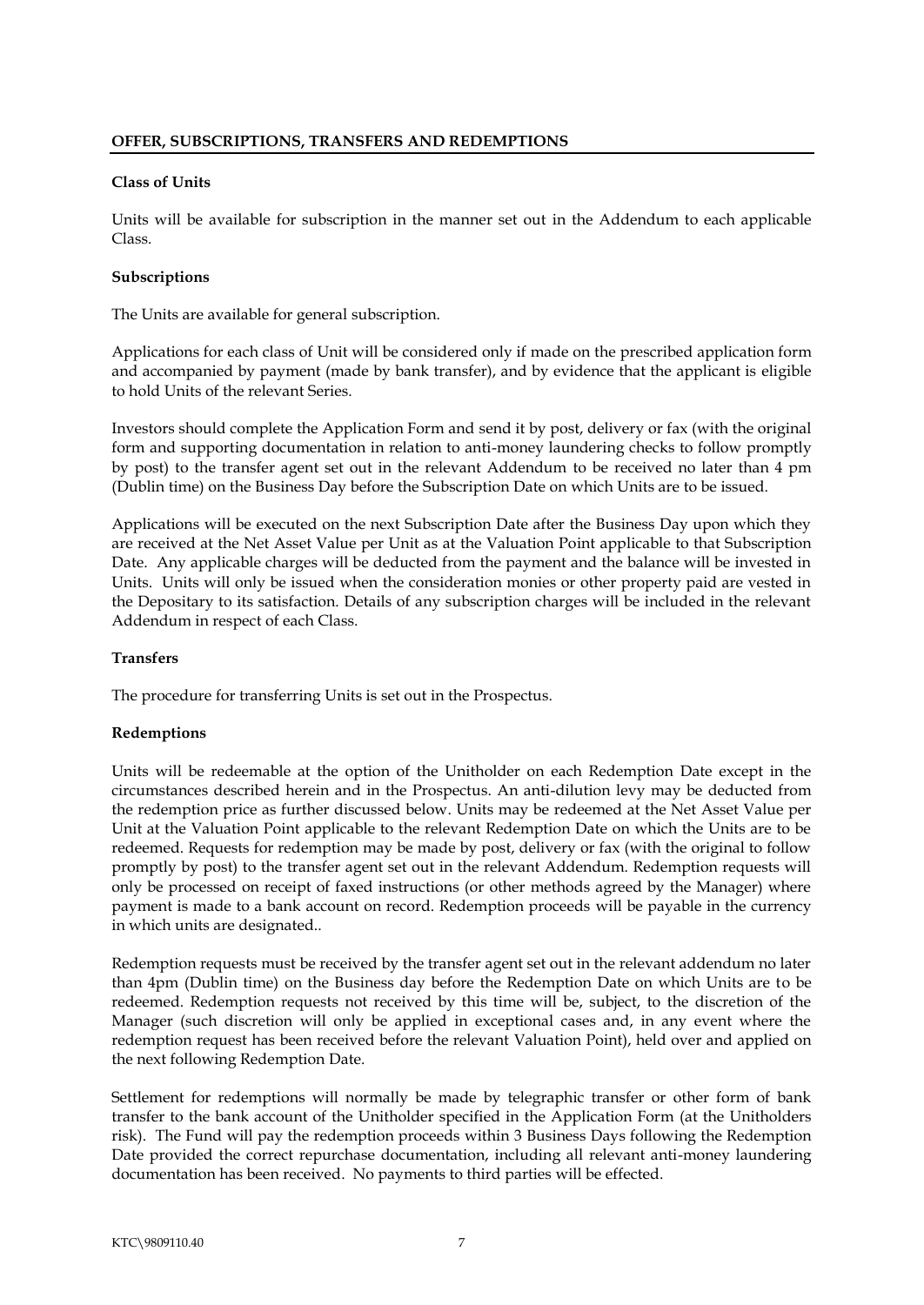As set out in the Prospectus, the Manager also reserves the right, in certain situations, to compulsorily redeem all Units held by a Unitholder. Prior to any compulsory redemption of Units, the Manager will notify the Unitholders in writing.

#### <span id="page-10-0"></span>**In specie Redemptions**

The Manager may, in their absolute discretion, determine that the payment of redemption proceeds shall be satisfied in whole or in part by the in specie transfer of assets of the relevant Sub-Fund having a value equal to the Net Asset Value of the Units to be redeemed. Such in specie transfers may only be made with the consent of the redeeming Unitholder, unless the redemption request represents 5% or more of the Net Asset Value of the Sub-Fund, in which case the consent of the redeeming Unitholder is not required but the Manager will, if requested by such Unitholder, sell the assets which have been allocated to satisfy the redemption request, with the costs of the sale of the assets being deducted from the redemption proceeds which are to be remitted to such Unitholder. The Manager and the Depositary must be satisfied that any such in specie redemption will not result in any material prejudice to existing Unitholders. The allocation of the assets of the Sub-Fund used to satisfy all in specie redemption requests are subject to the approval of the Depositary.

#### <span id="page-10-1"></span>**Conversion of Units**

The procedure for converting Units is set out in the Prospectus.

#### <span id="page-10-2"></span>**Variation of Subscription, Redemption and Transfer Procedures**

The Manager and the Administrator retain the right to vary the subscription, redemption and transfer procedures set out herein and the relevant Addendum provided that all Unitholders are notified of such variations. The Supplement, Prospectus and Addendum (as relevant) will be updated to provide for updated procedures.

#### <span id="page-10-3"></span>**Anti-Dilution Levy**

The Sub-Fund may suffer a reduction in value as a result of the costs incurred in dealing in its underlying investments and of any spread between the buying and selling prices of such investments. This is known as "dilution". To prevent this and to protect the interests of all Unitholders including potential Unitholders an anti-dilution levy may be charged, which will be for the benefit of the Sub-Fund.

In calculating the subscription price for Units, the Manager may, on any Subscription Date where there are net subscriptions, adjust the subscription price by applying an anti-dilution levy to cover dealing costs and to preserve the value of the underlying assets of the Sub-Fund. Furthermore, in calculating the redemption price for Units, the Manager may, on any Redemption Date where there are net redemptions, adjust the redemption price by deducting an anti-dilution levy to cover dealing costs and to preserve the value of the underlying assets of the Sub-Fund. Such anti-dilution levy will amount to a maximum value of 1% of the subscription or redemption amount, as applicable.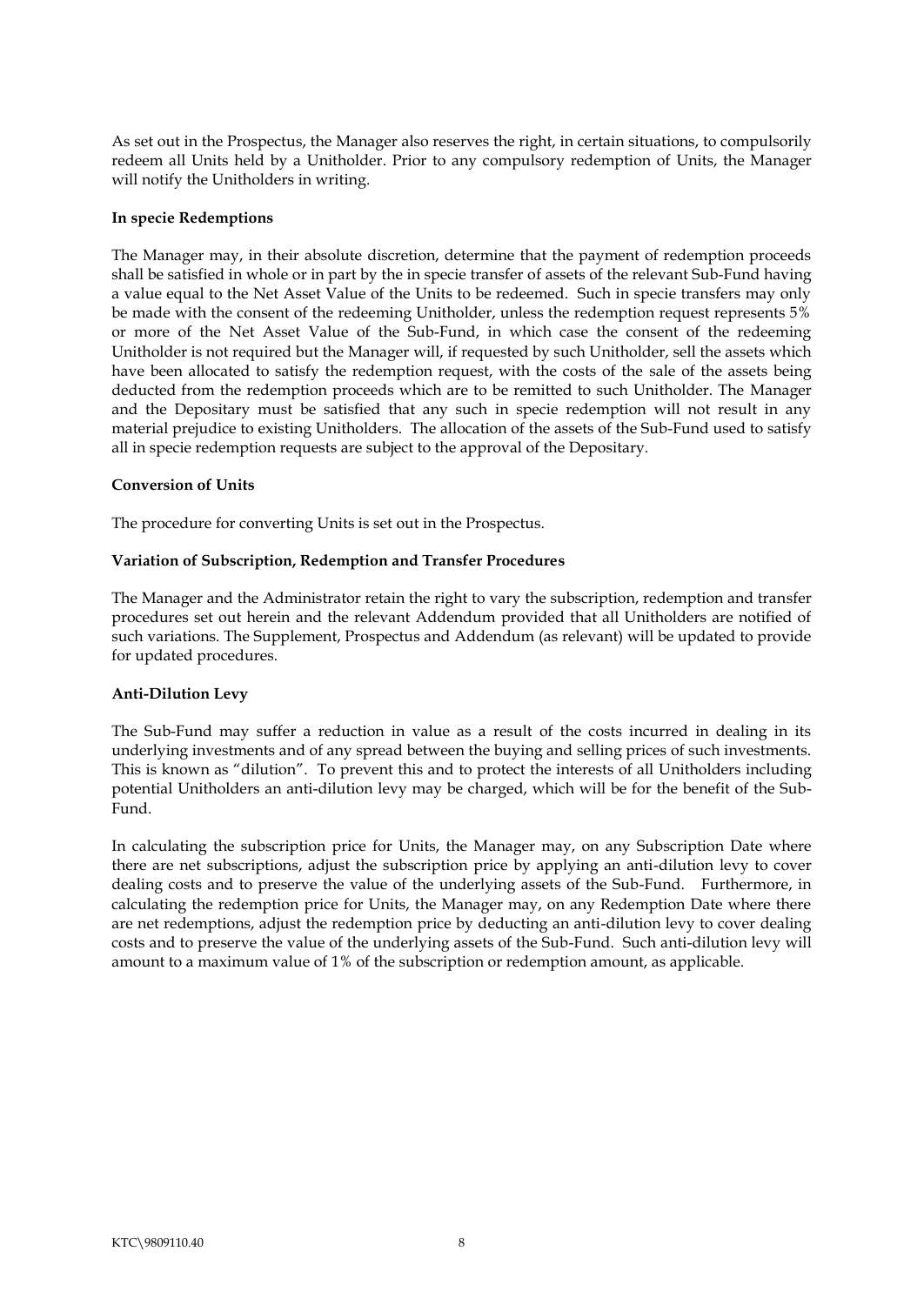#### <span id="page-11-0"></span>**FEES AND EXPENSES**

Details of the other fees and expenses are set out in the Prospectus.

#### **Manager Fee**

Details of the Manager fee are set out in the Addendum to each applicable Class.

#### <span id="page-11-1"></span>**Depositary, administration and transfer agency Fees**

Under the provisions of the Administration Agreement, the Administrator is entitled to a fee for the provision of fund accounting and administrative services.

Under the provisions of the Trust Deed, the Depositary is entitled to a fee for the provision of depositary services

The total fee that shall be paid to both the Administrator and Depositary in respect of their services (other than transfer agency services – see below) shall, when combined, not exceed 0.40% per annum of the Net Asset Value of the Sub-Fund.

The fee payable for transfer agency services will not exceed 0.10% per annum of the Net Asset Value of the Sub-Fund. The identity of the relevant transfer agent for each Class is set out in the relevant Addendum.

Such fees may be charged to the assets of the Sub-Fund (or, as appropriate, to a particular Class) in such proportions as may be agreed between the Manager, the Administrator and the Depositary as appropriate. The fees will accrue daily and shall be payable monthly in arrears based on the Net Asset Value of the Sub-Fund (together with any applicable VAT).

The Administrator, Depositary and the Manager shall also be entitled to receive, out of the assets of the Sub-Fund, any properly vouched out-of-pocket expenses incurred in the performance of their duties. Furthermore, The Depositary is also entitled to be reimbursed out of the assets of the Sub-Fund for sub-custody and transaction charges, which are dependent on trading volumes and local market costs and which shall be charged at normal commercial rates.